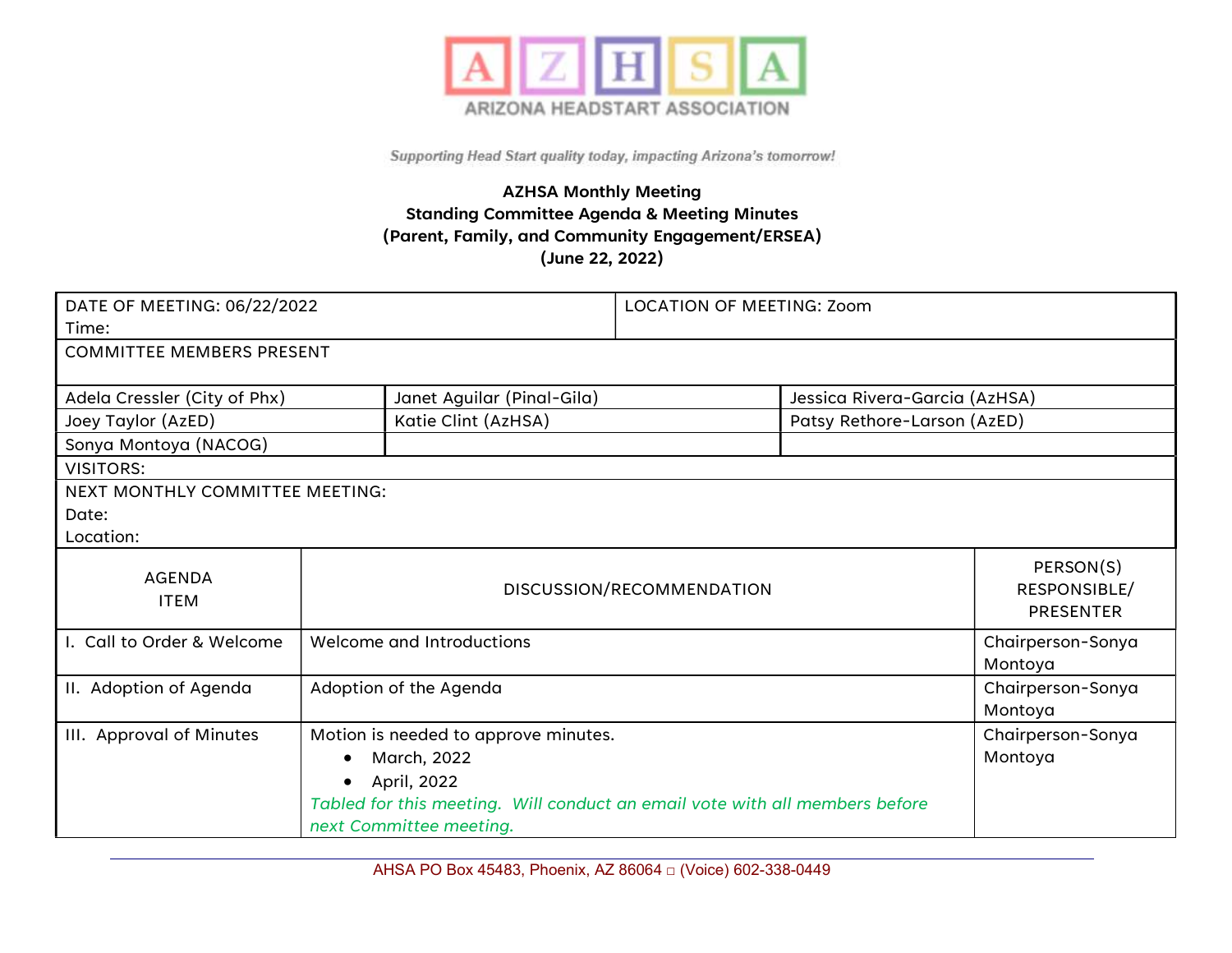

| IV. Moving forward in our<br>Committee | Member ideas of tasks, goals, and meeting structure & schedule.<br>Members shared various groups that Committee members may reach out to for<br>ERSEA efforts that serve our target populations in Phoenix & in Yuma. Examples<br>included the Heat Relief Network, ASU Cooling Response Network & Crisis<br>Response Teams & Maricopa Kids Consortium. Also discussed the use of our<br>Social Media outlets to help with recruitment for staff, children.                                                                                                                                                                                                                                                                                                                                                                                                                                                                                                                                                                                                                                                                                                                                                                                                                                                                                                                                                   | Chairperson-Sonya<br>Montoya & All<br><b>Members</b> |
|----------------------------------------|---------------------------------------------------------------------------------------------------------------------------------------------------------------------------------------------------------------------------------------------------------------------------------------------------------------------------------------------------------------------------------------------------------------------------------------------------------------------------------------------------------------------------------------------------------------------------------------------------------------------------------------------------------------------------------------------------------------------------------------------------------------------------------------------------------------------------------------------------------------------------------------------------------------------------------------------------------------------------------------------------------------------------------------------------------------------------------------------------------------------------------------------------------------------------------------------------------------------------------------------------------------------------------------------------------------------------------------------------------------------------------------------------------------|------------------------------------------------------|
| VI. Chairperson Updates                | AzHSA SNAP Update<br>$\bullet$<br>Jessica & Sonya have been meeting with SNAP to develop outreach<br>$\circ$<br>strategies for the new eligibility requirement for SNAP eligibility in<br>Head Start. A new meeting is being scheduled. Members were asked<br>for feedback on how collection of SNAP documents is going, and the 3<br>programs represented report success with this change. Documents<br>being used include Nutrition Approval letters, Online access to account<br>information, EBT Cards with names or signatures on them. Updates<br>with this process will continue at future meetings.<br>New Recruitment Flyers/Special Needs Flyers<br>o Members were shown updates State flyers that our ERSEA &<br>Disabilities and Mental Health Committee members have been<br>developing and updating. All members will receive the PDF versions<br>via email for their use, and links will be made available on the AzHSA<br>website when all are finalized. Links will be shared with Committee<br>members. Updates are found to be needed for a couple of programs.<br>Jessica and Sonya will work on those but feel it's okay to use these<br>versions for now.<br><b>DCS MOU Congratulations!</b><br>Jessica has emailed the final DCS MOU to programs. If anyone<br>$\circ$<br>needing a copy, please let Sonya know. Great job to everyone<br>involved in completing this lengthy process. | All Members                                          |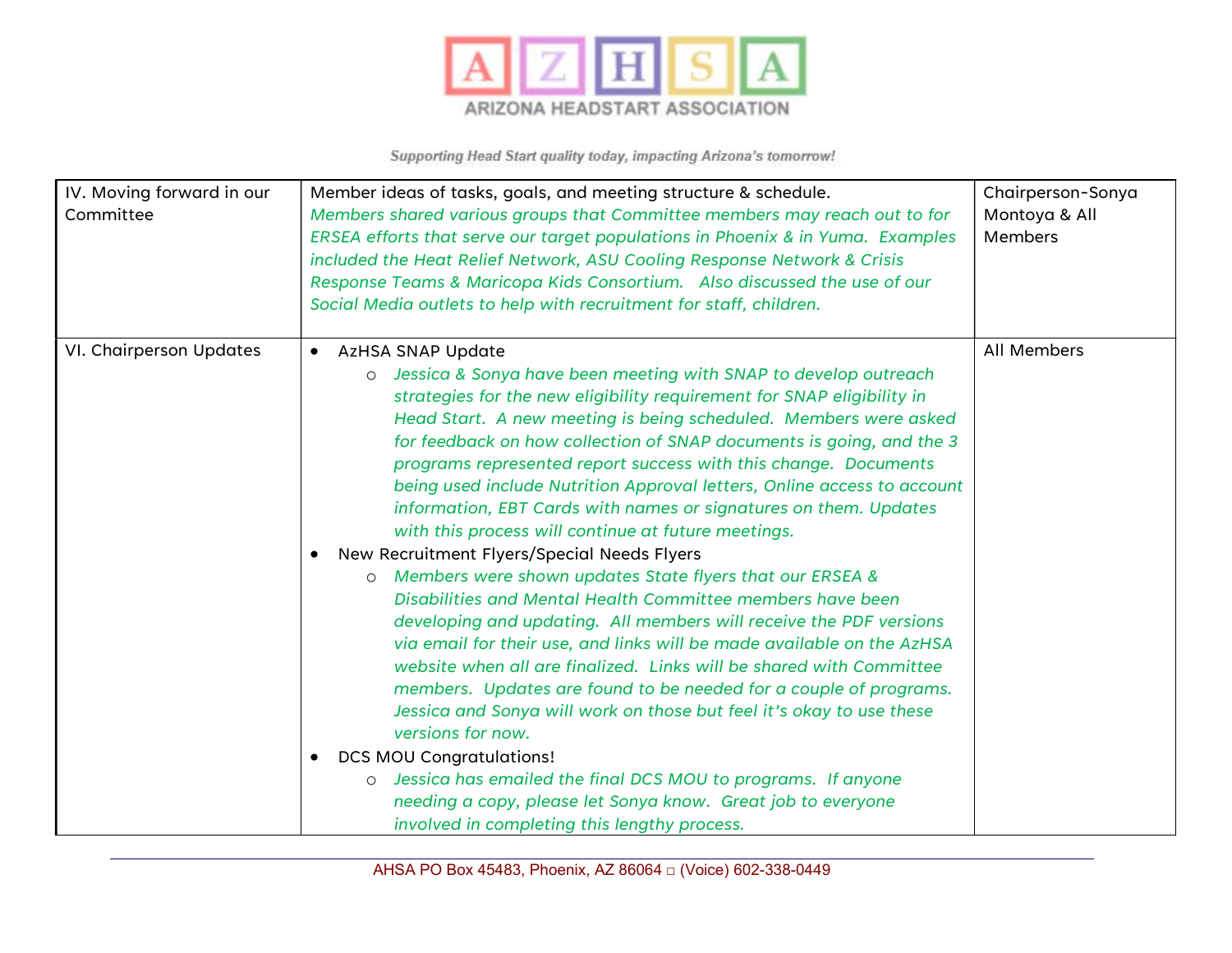

|                        | Upcoming: Az. EC Day at the Capitol<br>$\bullet$<br>Currently work is happening on the Az. EC Day at the Capitol by<br>$\circ$<br>several advocacy groups around the state, including AzHSA. If anyone<br>is interested in volunteering on of the 4 subcommittees on Mental<br>Health, Workforce, Education & Eligibility, please reach out to Sonya or<br>Jessica. We will also be recruiting for parents to take part in this work<br>and for the actual day. Currently Jessica, Katie & Sonya will be taking |                              |
|------------------------|-----------------------------------------------------------------------------------------------------------------------------------------------------------------------------------------------------------------------------------------------------------------------------------------------------------------------------------------------------------------------------------------------------------------------------------------------------------------------------------------------------------------|------------------------------|
|                        | part in the planning with these subcommittees.<br>May: NHSA Conference                                                                                                                                                                                                                                                                                                                                                                                                                                          |                              |
|                        | We are waiting for more information from NHSA, but the NHSA<br>$\circ$<br>Conference is being planned to be held in Phoenix next May. Stay<br>tuned for more updates at our meetings.                                                                                                                                                                                                                                                                                                                           |                              |
|                        | Parent Ambassador Program<br>We are currently working on the structure and trainers for our 3rd<br>$\circ$<br>Annual Parent Ambassador program which will ask parents to recruit<br>interested parents who wan to learn more about advocacy. This is<br>patterned around the Washington State Head Start Association<br>program, who is partnering with us to make this a great success. If<br>anyone is interested in working on this, please et Sonya & Jessica<br>know.                                      |                              |
| VII. Co-Chair Election | Nominations & Elections for a Committee Co-Chair.<br>This was tabled until next meeting. Asked members to meet with co-workers,<br>PFCE peers and Directors if interested in running for this position. It requires a 1-<br>2 hour/week commitment depending on the work and meetings happening. It's<br>a great way to connect at the State Level and to represent your program as well<br>as AzHSA. If anyone might be interested, please reach out to Sonya and we can<br>talk through it.                   | Chairperson-Sonya<br>Montoya |